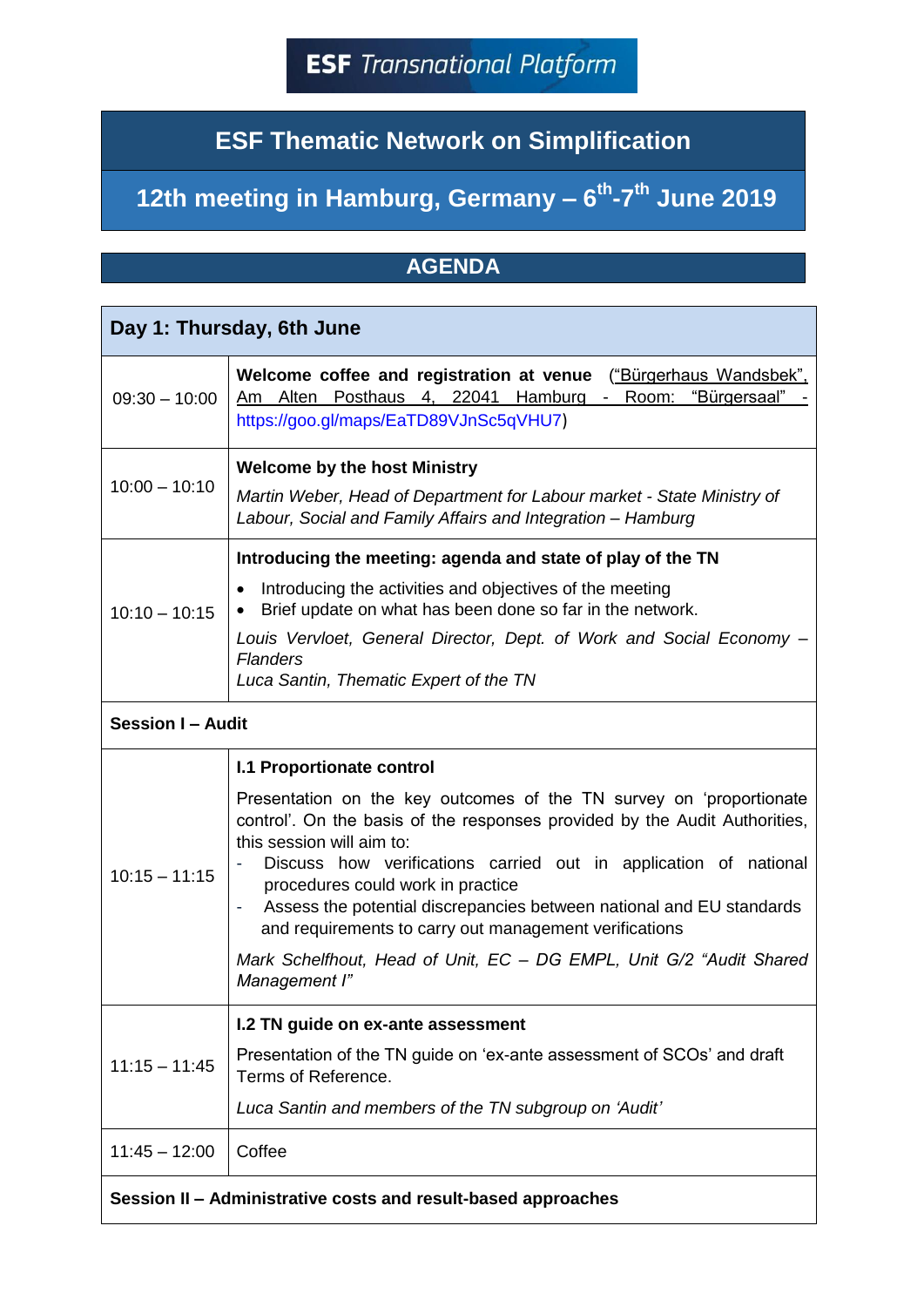| $12:00 - 13:00$                              | II.1 Administrative costs (and gold-plating practices): what solutions?                                                                                                                                                                                                                                                                                                                                                                                                                                                                                                                                                                                                                                                                                                                                                                                                                |  |
|----------------------------------------------|----------------------------------------------------------------------------------------------------------------------------------------------------------------------------------------------------------------------------------------------------------------------------------------------------------------------------------------------------------------------------------------------------------------------------------------------------------------------------------------------------------------------------------------------------------------------------------------------------------------------------------------------------------------------------------------------------------------------------------------------------------------------------------------------------------------------------------------------------------------------------------------|--|
|                                              | On the basis of the outcomes of the TN survey on 'administrative costs', the<br>session aims to identify a preliminary set of practices/ countermeasures to<br>reduce administrative costs and enhance the efficiency of ESF<br>management and control. Gold-plating practices at national level will also<br>be addressed in the discussion. In this session, the IT solutions<br>implemented by Belgium Flanders to support simplification /reduction of<br>administrative costs and burden will also be presented by Louis Vervloet.                                                                                                                                                                                                                                                                                                                                                |  |
|                                              | Presentations and discussion on the set of practices                                                                                                                                                                                                                                                                                                                                                                                                                                                                                                                                                                                                                                                                                                                                                                                                                                   |  |
| $13:00 - 14:00$                              | Lunch                                                                                                                                                                                                                                                                                                                                                                                                                                                                                                                                                                                                                                                                                                                                                                                                                                                                                  |  |
| $14:00 - 15:00$                              | II.2 "Result-based approaches"<br>Presentation and discussion on the key outcomes of the TN survey on<br>'result-based approaches', covering the following points:<br>Overview of the practices carried out in the Member States<br>Aspects that have limited the uptake of result-based options<br><b>Consultations with stakeholders</b><br>Pros and Cons of result-based approaches<br>Scope (most/least suitable types of operations).<br>The discussion will also be based on the outcomes of the workshop on<br>'partnership and simplification for result-based approaches', that will be<br>held at the ESF Transnational Platform's Conference (Brussels, 21 and 22<br>May). The session will include a preliminary discussion on Social Impact<br>Bonds, based on the experience of the frontrunners on the subject.<br>Presentations and discussion on the set of practices |  |
| <b>Session III - Simplified Cost Options</b> |                                                                                                                                                                                                                                                                                                                                                                                                                                                                                                                                                                                                                                                                                                                                                                                                                                                                                        |  |
|                                              | III.1 Off-the-shelf options: present and future                                                                                                                                                                                                                                                                                                                                                                                                                                                                                                                                                                                                                                                                                                                                                                                                                                        |  |
| $15:00 - 15:30$                              | This session will aim to:<br>present an overview of the options available under other Union Policies<br>and to discuss their use within ESF operations (i.e. pursuant to the<br>provisions of article 67(5)(b) CPR)<br>present the state of play of the actual and intended uptake of 'EU level<br>SCO' in the Member States and discuss the possibility to cover other<br>policy areas of ESF(+) OPs.                                                                                                                                                                                                                                                                                                                                                                                                                                                                                 |  |
|                                              | Presentations by:<br>Michael Grosse, EC - DG EMPL, Unit F1 "ESF and FEAD: Policy and<br>Legislation"<br>Colin Byrne, EC - DG BUDG, Unit D2 "Financial rules 2 and Programme<br>management"                                                                                                                                                                                                                                                                                                                                                                                                                                                                                                                                                                                                                                                                                             |  |
|                                              | Joint discussions (working groups)                                                                                                                                                                                                                                                                                                                                                                                                                                                                                                                                                                                                                                                                                                                                                                                                                                                     |  |
| $15:30 - 15:45$                              | Coffee                                                                                                                                                                                                                                                                                                                                                                                                                                                                                                                                                                                                                                                                                                                                                                                                                                                                                 |  |
| $15:45 - 17:00$                              | III.1 Off-the-shelf options: present and future (cont.)                                                                                                                                                                                                                                                                                                                                                                                                                                                                                                                                                                                                                                                                                                                                                                                                                                |  |
| 19:30                                        | TN dinner                                                                                                                                                                                                                                                                                                                                                                                                                                                                                                                                                                                                                                                                                                                                                                                                                                                                              |  |